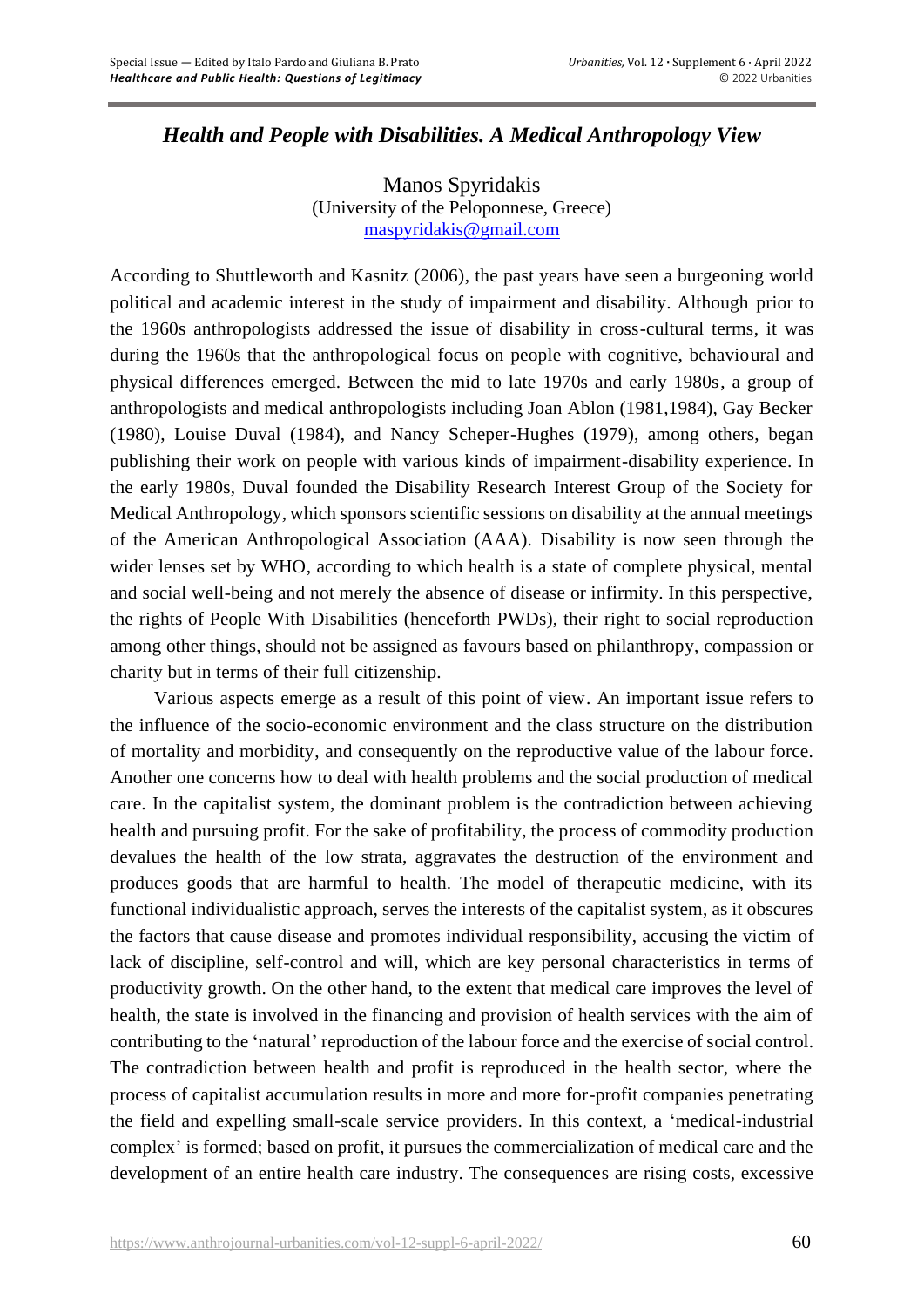use of health resources, emphasis on technology expansion, insurance companies promoting risk-taking policies and creating a two-speed health care system regarding access to and quality of services.

In addition, I am thinking about the much-debated relation between doctor and patient. Doctors have power, and they claim a monopoly on the patient's body. Although patients may resist the doctors' prescriptions, they are faced with a double bond; on the one hand, they are those who judge and decide when to go to the doctor and, on the other hand, they have to follow his instructions. Every doctor is exposed during his undergraduate and postgraduate education to a set of values and rules of conduct that gradually compose his/her role as doctor. According to Robinson (1999), the physician, as a member of a special professional team and working in separate organizational formations (private practice, health centre, hospital, and so on), has professional and administrative restrictions that control his/her suitability and feasibility of the medical practice. In other words, the actions of the doctor are defined and limited by law, professional ethics, time, inter-professional relations and the organization of the exercise of legitimate power (Pardo 2000). On the other hand, the patient's behaviour, when s/he has already recognized her/his symptoms and adopted the role of the patient, depends on the perceptions of the origin and treatment of the disease, her/his socio-economic status and subjective characteristics. The various social institutions also play an important role in shaping the individual's perceptions about the origin of the disease and her/his attitude (and behaviour) towards the disease (and indirectly to the doctor). In this, family and school are the main actors.

On a similar line, it is important to take into account the role of lay health beliefs. We know that there are three main types of medical knowledge: professional, common (ordinary people) and alternative (traditional or non-Western). The second one focuses on the fact that professional knowledge has recognized that people's beliefs about their health are crucial to the course of the disease. Are there different lay health beliefs among different generations or different social classes? The basic sociological concept that helps us in our research on lay health beliefs is that of social representations. What are the social representations of everyday people about how they define health? In the 1970s, research highlighted the role of the metaphors people used to define health. The most basic were:

- Health as a destroyer, containing loss, isolation, disability;
- Health as a liberator, frees from obligations;
- Health as a stock that you inherit and protects you from disease;
- Health as balance and harmony.

I think this is important to understand that the way in which people interpret health has also moral dimensions; saying that someone is healthy is a moral discourse, because we mean that he is responsible, that he is capable of doing things (to work). Health, here, means that one has a responsibility not to give up, which may also be related to and derived from religious traditions.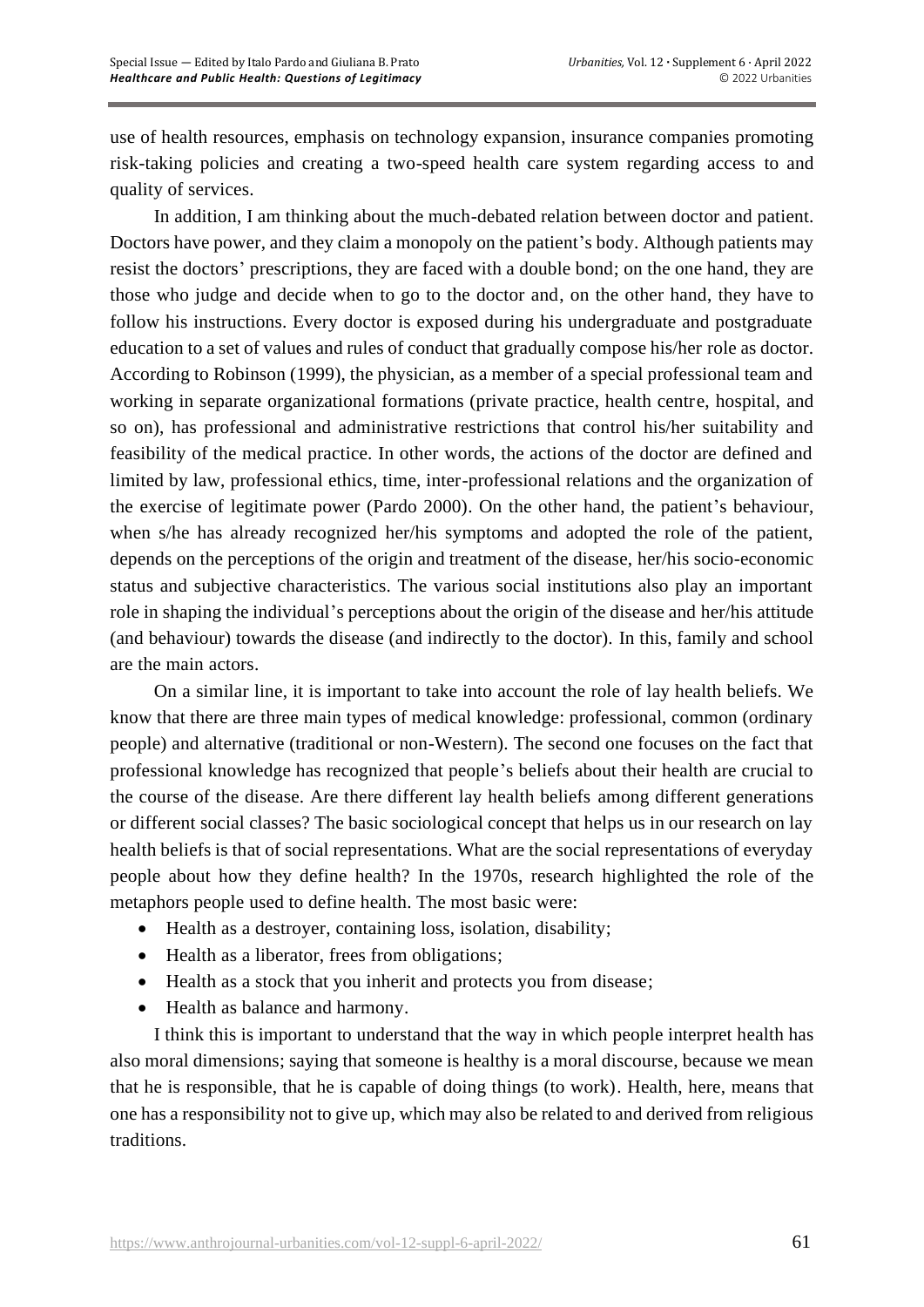However, social inequality regarding access to health care systems is extremely important. Health is considered a social good, so everyone should enjoy it and everyone should have access to the means to get it. But do they? The concept of health inequality refers to the idea that certain social groups have higher rates of good health and life expectancy than other social groups. Over the years, a theory has been developed of health as a social good according to which we should not focus on the individuality of patients and their bodies and health research and health policy should be directed to the economic, political and cultural institutions that produce illnesses. Thus, classifications of the disease are proposed based on the economic, cultural and social determinants of ill health and disease.

Inevitable inequalities focus mainly on the biological and hereditary background of each individual that brings about differences in health status and quality of life. Inequalities that appear to be unavoidable are also found in personal choices and attitudes toward health. On the other hand, the health inequalities that can be faced are centred on the social, economic and cultural factors of social differentiation that can be mitigated through appropriate policy measures. Recent anthropological approaches reject the notion of personal attitudes and behaviours as a cause of inevitable inequalities, as the former are directly dependent on external factors (economic, social, educational) that act as pockets of inequality and negatively affect personal choices, behaviours and appropriate information on health. The study of health inequalities is of practical and ethical interest to both health professionals and social anthropologists. By studying and explaining the phenomenon, they are able to identify several factors of good or bad level of health and help ethical philosophers to explore the ethical dimension of existing inequalities in health.

While the moral dimension of health inequalities should not be taken uncritically (Pardo and Prato 2019), the distribution of a population's health depends on the modern expansion and quality upgrade of health services, on social factors and on factors of individual/genetic inheritance and luck. Social inequalities in health are related to the life cycle of the individual as the former start from the accumulation of risk and vulnerability at birth and can be exacerbated or mitigated by the intervening life experiences. Related to these, are explanations of inequalities which can be summarized in three categories:

First, interpretations of choice due to health. From this viewpoint, the state of health decisively affects one's social position. Healthy individuals are more likely to have upward mobility, while those with poor health have a downward mobility; for example, those who had a serious illness in childhood have been shown to be statistically very likely to end up in a lower social class.

Second, cultural and behavioural interpretations. According to this approach, health is a dependent variable, in the sense that class differences cause health effects and not the other way around. Lifestyles differ according to social class, young people from lower social classes eat more unhealthily, while, as we move up the social hierarchy, the percentage of those who eat healthily and lead a healthy lifestyle increases.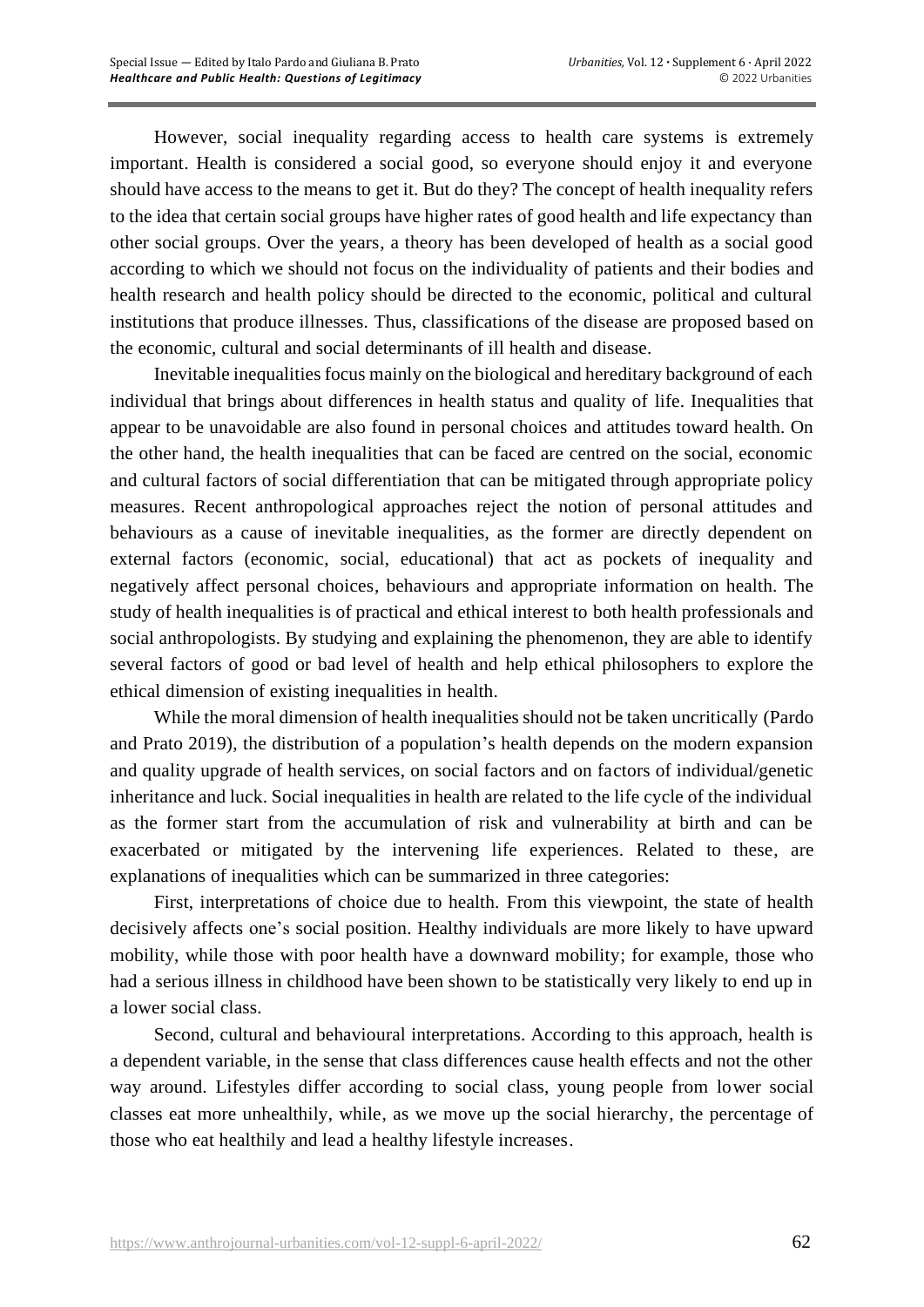Third, material interpretations. According to this approach, factors such as poverty, housing conditions, infection and working conditions determine health. Hence, inequalities related to health are not absolute and dependent on one but relative factor (for instance, income); that is, they depend on the coexistence of differences in power and status. Material inequality produces social differences that lead to stress, lack of self-esteem and insecurity, which undermine the state of health. The decisive factor is social cohesion, the higher it is the better health indicators.

Finally, a very significant issue relates to stigma. In Goffman's sense (1963), the Greek word stigma refers to a symbolic feature of people who are unable to maintain a respectable social identity because of this condition. There are three types of stigma: on the body, on the 'character or mind' (mental illness) and on an entire social group. The first two are about illness and disability and the third concerns groups that are considered 'contagious' such as drug addicts and prostitutes. Stigma emerges when there is a discrepancy between the potentially social identity and social identity as such, in the sense that the reactions of others 'vitiate' the social identity of the individual (spoiled identity). The probability of stigma depends on:

- The visibility of the symptoms and whether they are recognized by others;
- Whether others are aware of and know things about the disease (for instance, epilepsy);
- Whether daily interaction is hindered (for instance, stuttering).

Against this socio-medical background, PWDs are not only handicapped by physical barriers. They are also handicapped by social obstacles, such as the attitudes or beliefs held by other people (disabled or not), as well as by laws limiting their rights. A number of factors contribute to disability within a life course approach (Heller and Harris 2012), including, a) the age of onset of disability, b) whether disability is a condition that can come and go and, c) the fact that disability can also occur suddenly or gradually. In general, there are two approaches for theorizing disability culture, both with their respective key problems. Firstly, there are those who consider disability culture to be about challenging the cultural representations of disability that exist within a mainstream culture in order to achieve for disabled people the equal respect and value that is given to other members of society. Such a position clearly perceives that such cultural practices are not only about tackling stigma, but also about increasing equality of opportunity and outcomes for disabled people. The second approach to disability culture is about 'celebrating' disability as 'difference' (Shakespeare 2002). This notion of celebrating difference is very much connected with the idea of the positive 'disability identity', and as such is fully contested.

According to the Observatory for Disability Issues (2020), in practice people with disabilities face a number of obstacles as regards the health system and its services. In Greece, regarding the accessibility of hospitals, the obstacles that people with disabilities face concern the rooms of the hospitals but also the toilets for the patients, which are not adapted in such a way as to be accessible to persons with disabilities. In addition, there is no marking in Braille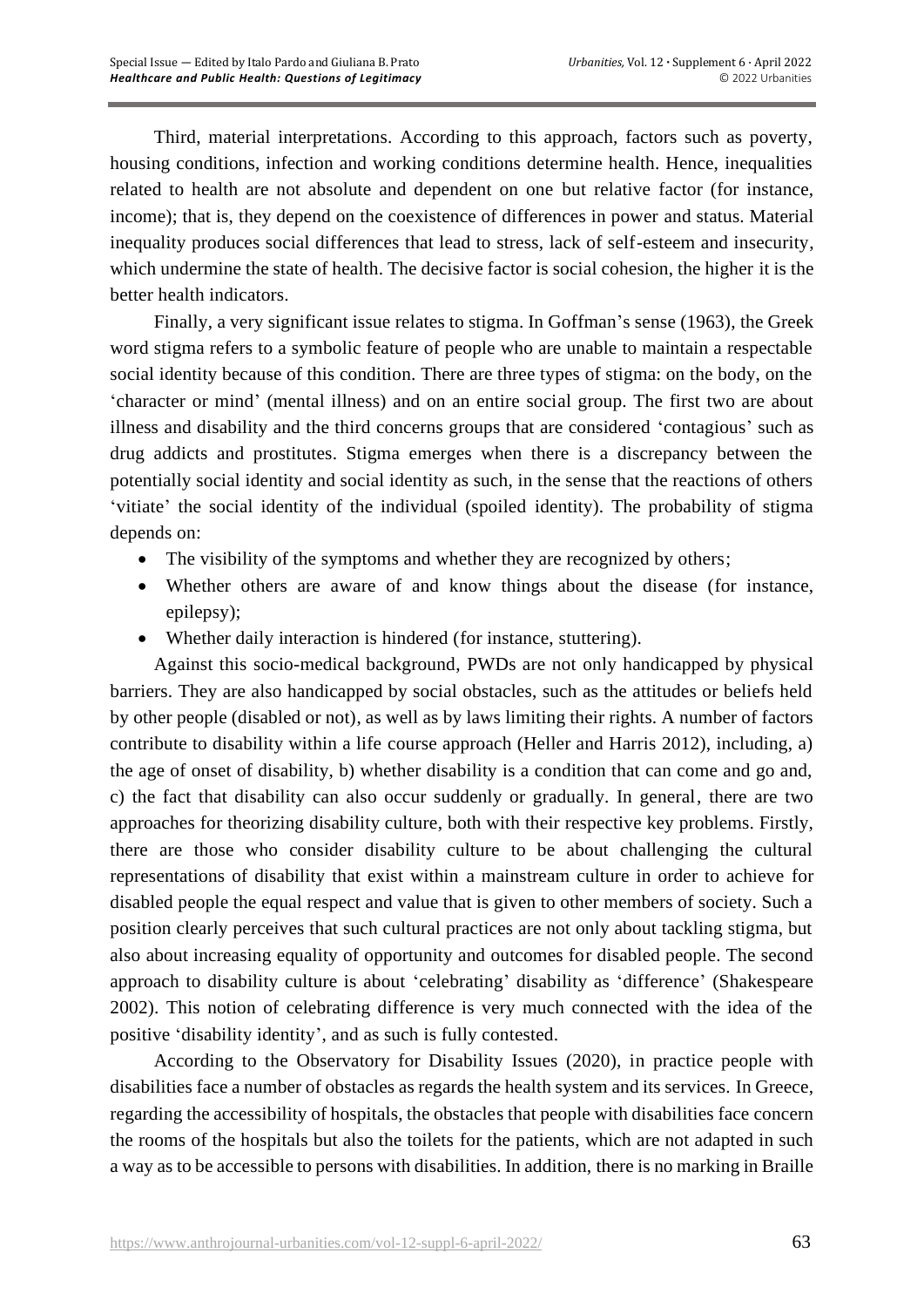for the blind or partially sighted, and there is also no design for how people with disabilities will evacuate the building in the event of an emergency. Although there are ramps, their use is mainly for stretchers and for the transfer of patients by the nursing staff. When it comes to elevators, there is rarely provision for sound floor announcement as well as buttons in Braille. In addition to barriers related to the built environment, there are barriers also in terms of communication of patients with disabilities with doctors, nursing and administrative staff of hospitals. In particular, the deaf or hard of hearing face limitations in their communication with doctors and nurses since there is no provision for communication between them in sign language. Equally, there are no documents available in Braille; for example, one's medical history is an important document containing sensitive personal information and it is available in print or in digital format but not in Braille. The same goes for patient consent forms regarding specific medical procedures. While it is generally good that access is available to persons without social security with or without disability, the negative facts remain that:

- There is a large percentage of people with severe disabilities whose needs for medical examination or treatment are not satisfied;
- There is a heavy financial burden on households with private expenses for health benefits;
- There are shortages of health personnel, supplies and consumables on health structures due to cuts in public health expenditure;
- There are obstacles faced by people with disabilities and/or chronic illnesses due to the inaccessibility of hospital buildings;
- There are barriers that people with disabilities face as far as their communication with hospital staff is concerned.

Based on these, it follows that people with disabilities experience barriers to accessing their right to social reproduction and of course to their well-being as the main aspect of their health status. This is a condition that they have not chosen and try to overcome, while being unprotected and can count on the sole support of their personal will and their family context. One needs to wonder who is really disabled, these people or the society that excludes them?

## **References**

Ablon, J. 1981, Stigmatized Health Conditions. *Social Science and Medicine*, 15b:5-9.

- Ablon, J. 1984, *Little People in America: The Social Dimensions of Dwarfism*. New York: Praeger.
- Becker, G. 1980. *Growing Old in Silence: Deaf People in Old Age*. Berkeley: University of California Press.
- Duval, L. 1984. Psychosocial Metaphors of Physical Distress among M.S. Patients. *Social Science and Medicine*, 19: 635-638.
- Goffman, E. 1963. *Stigma: Notes on the Management of Spoiled Identity*. New York: Simon & Schuster
- Heller, T. and Harris, S. eds. 2012. *Disabilities through the life course.* London: Sage.